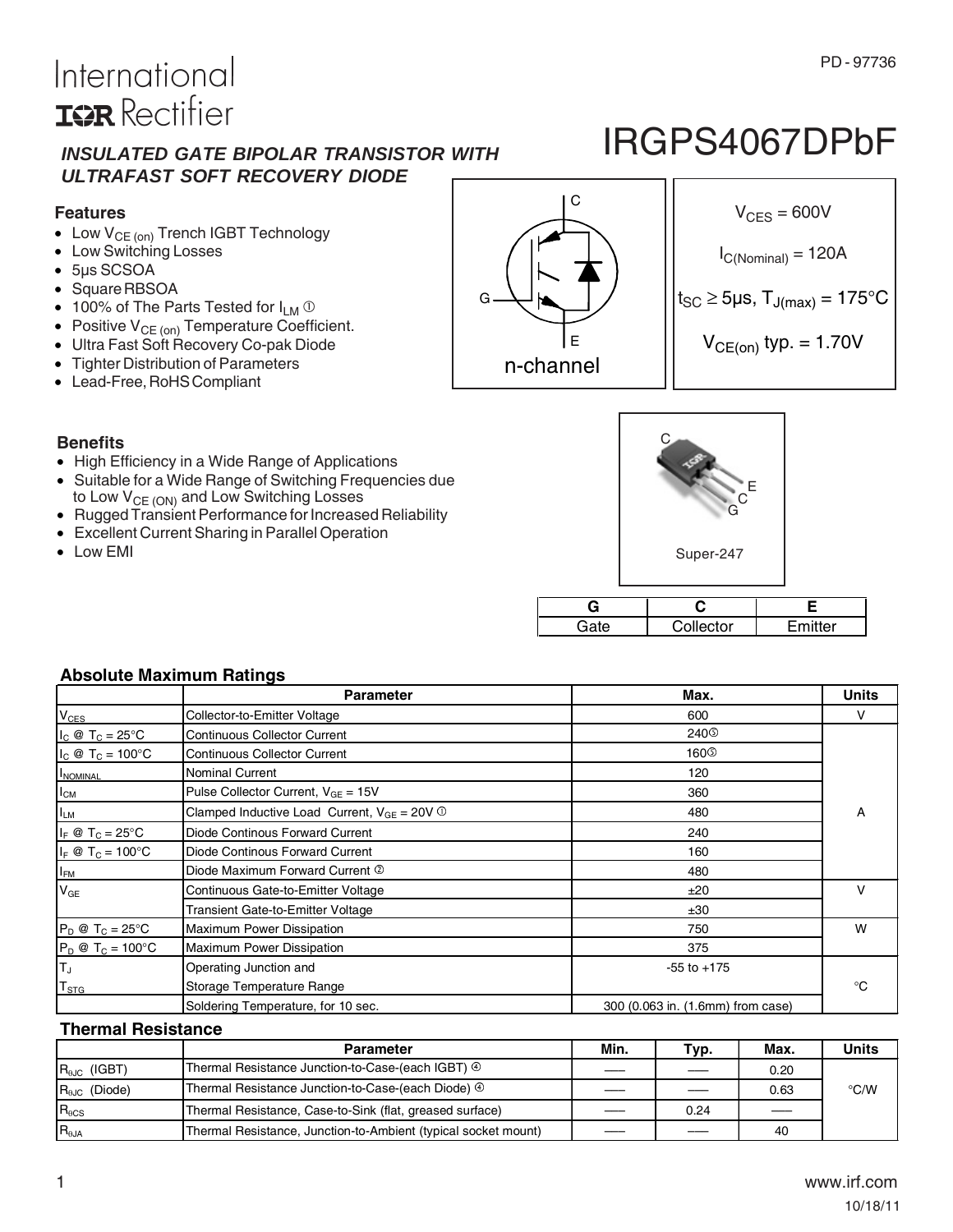### Electrical Characteristics  $\circledR$  T<sub>J</sub> = 25°C (unless otherwise specified)

|                                            | <b>Parameter</b>                        | Min. | Typ.  | Max. | <b>Units</b> | <b>Conditions</b>                                               |
|--------------------------------------------|-----------------------------------------|------|-------|------|--------------|-----------------------------------------------------------------|
| $V_{(BR)CES}$                              | Collector-to-Emitter Breakdown Voltage  | 600  |       |      | v            | $V_{GF}$ = 0V, $I_C$ = 100µA $\circled{}$                       |
| $\Delta V_{\text{BR})\text{CES}}/\Delta T$ | TemperatureCoeff.of Breakdown Voltage   |      | 0.27  | —    | V/C          | $V_{GF}$ = 0V, $I_C$ = 4.0mA (25°C-175°C)                       |
|                                            |                                         |      | 1.70  | 2.05 |              | $I_{\rm C}$ = 120A, $V_{\rm GE}$ = 15V, T <sub>J</sub> = 25°C   |
| $V_{CE(on)}$                               | Collector-to-Emitter Saturation Voltage |      | 2.15  |      | v            | $I_{\rm C}$ = 120A, $V_{\rm GE}$ = 15V, T <sub>J</sub> = 150 °C |
|                                            |                                         |      | 2.20  | –    |              | $I_C = 120A$ , $V_{GE} = 15V$ , $T_J = 175^{\circ}C$            |
| $V_{GE(th)}$                               | Gate Threshold Voltage                  | 4.0  |       | 6.5  | v            | $V_{CE} = V_{GE}$ , $I_C = 5.6$ mA                              |
| $\Delta V_{CE(H)} / \Delta T$ J            | Threshold Voltage temp. coefficient     |      | $-17$ |      | mV/°C        | $V_{CE} = V_{GE}$ , $I_C = 5.6$ mA (25°C - 175°C)               |
| gfe                                        | <b>Forward Transconductance</b>         |      | 77    |      | S            | $V_{CE} = 50V$ , $I_C = 120A$                                   |
| $I_{CES}$                                  | Collector-to-Emitter Leakage Current    |      | 1.0   | 150  | uA           | $V_{GE} = 0V$ , $V_{CE} = 600V$                                 |
|                                            |                                         |      | 2.3   |      | mA           | $V_{GE} = 0V$ , $V_{CE} = 600V$ , $T_J = 175$ °C                |
| V <sub>FM</sub>                            | Diode Forward Voltage Drop              |      | 2.4   | 3.0  | v            | $I_F = 120A$                                                    |
|                                            |                                         |      | 1.9   |      |              | $I_F = 120A$ , $T_J = 175^{\circ}C$                             |
| $I_{\texttt{GES}}$                         | Gate-to-Emitter Leakage Current         |      |       | ±400 | nA           | $V_{GE} = \pm 20V$                                              |

### Switching Characteristics @ T<sub>J</sub> = 25°C (unless otherwise specified)

|                             | <b>Parameter</b>                     | Min. | Typ.               | Max. <sup>®</sup>                | <b>Units</b> | <b>Conditions</b>                                    |
|-----------------------------|--------------------------------------|------|--------------------|----------------------------------|--------------|------------------------------------------------------|
| $\mathsf{Q}_{\mathsf{g}}$   | Total Gate Charge (turn-on)          |      | 240                | 360                              |              | $I_C = 120A$                                         |
| $\mathsf{Q}_\mathsf{ge}$    | Gate-to-Emitter Charge (turn-on)     |      | 70                 | 105                              | nC           | $V_{GE} = 15V$                                       |
| $\mathbf{Q}_{\text{gc}}$    | Gate-to-Collector Charge (turn-on)   |      | 90                 | 135                              |              | $V_{\text{CC}} = 400V$                               |
| $E_{on}$                    | Turn-On Switching Loss               |      | 5750               | 7990                             |              | $I_C = 120A$ , $V_{CC} = 400V$ , $V_{GE} = 15V$      |
| $\mathsf{E}_{\mathsf{off}}$ | Turn-Off Switching Loss              |      | 3430               | 4360                             | uJ           | $R_0 = 4.7\Omega$ , L = 66uH, T <sub>J</sub> = 25 °C |
| $E_{total}$                 | <b>Total Switching Loss</b>          |      | 9180               | 12350                            |              | Energy losses include tall & diode reverse recovery  |
| $t_{d(on)}$                 | Turn-On delay time                   |      | 80                 | 100                              |              | $I_C = 120A$ , $V_{CC} = 400V$ , $V_{GE} = 15V$      |
| $\mathsf{t}_\mathsf{r}$     | Rise time                            |      | 70                 | 125                              | ns           | $R_G = 4.7\Omega$ , L = 66µH, TJ = 25°C              |
| $t_{d(off)}$                | Turn-Off delay time                  |      | 190                | 220                              |              |                                                      |
| $\mathsf{t}_{\mathsf{f}}$   | Fall time                            |      | 40                 | 60                               |              |                                                      |
| $E_{on}$                    | Turn-On Switching Loss               |      | 7740               | —                                |              | $I_C = 120A$ , $V_{CC} = 400V$ , $V_{GF} = 15V$      |
| $\mathsf{E}_{\mathsf{off}}$ | Turn-Off Switching Loss              |      | 4390               | $\overbrace{\phantom{12322111}}$ | μJ           | $R_0$ =4.7 $\Omega$ , L=66µH, T, = 175°C             |
| $E_{total}$                 | <b>Total Switching Loss</b>          |      | 12130              | —                                |              | Energy losses include tail & diode reverse recovery  |
| $t_{d(0n)}$                 | Turn-On delay time                   |      | 80                 |                                  |              | $I_C = 120A$ , $V_{CC} = 400V$ , $V_{GE} = 15V$      |
| $\mathsf{t}_\mathsf{r}$     | Rise time                            |      | 75                 | —                                | ns           | $R_G = 4.7\Omega$ , L = 66µH                         |
| $t_{d(off)}$                | Turn-Off delay time                  |      | 230                | —                                |              | $T_J = 175$ °C                                       |
| $\mathsf{t}_{\mathsf{f}}$   | Fall time                            |      | 55                 | —                                |              |                                                      |
| $C_{\text{ies}}$            | <b>Input Capacitance</b>             |      | 7750               | —                                | pF           | $V_{GE} = 0V$                                        |
| $C_{\text{oes}}$            | Output Capacitance                   |      | 550                | $\overline{\phantom{0}}$         |              | $V_{CC} = 30V$                                       |
| $C_{res}$                   | Reverse Transfer Capacitance         |      | 225                |                                  |              | $f = 1.0$ Mhz                                        |
|                             |                                      |      |                    |                                  |              | $T_{\rm J} = 175^{\circ}$ C, $I_{\rm C} = 480$ A     |
| <b>RBSOA</b>                | Reverse Bias Safe Operating Area     |      | <b>FULL SQUARE</b> |                                  |              | $V_{CC} = 480V$ , $Vp = 600V$                        |
|                             |                                      |      |                    |                                  |              | $Rg = 4.7\Omega$ , $V_{GE} = +20V$ to 0V             |
| <b>SCSOA</b>                | Short Circuit Safe Operating Area    | 5    |                    |                                  | <b>US</b>    | $V_{\text{CC}} = 400V$ , $V_{\text{D}} = 600V$       |
|                             |                                      |      |                    |                                  |              | $Rg = 4.7 \Omega$ , $V_{GE} = +15V$ to 0V            |
| Erec                        | Reverse Recovery Energy of the Diode |      | 500                | —                                | μJ           | $T_{d} = 175^{\circ}C$                               |
| $t_{\rm rr}$                | Diode Reverse Recovery Time          |      | 130                |                                  | ns           | $V_{CC} = 400V$ , $I_F = 120A$                       |
| $\mathsf{I}_{\mathsf{rr}}$  | Peak Reverse Recovery Current        |      | 36                 |                                  | A            | $V_{GE}$ = 15V, Rg = 4.7 $\Omega$ , L = 100 $\mu$ H  |

#### **Notes:**

- $V_{\text{CC}} = 80\%$  (V<sub>CES</sub>), V<sub>GE</sub> = 20V, L = 66μH, R<sub>G</sub> = 4.7Ω, tested in production I<sub>LM</sub> ≤ 400A.
- Pulse width limited by max. junction temperature.
- **B** Refer to AN-1086 for guidelines for measuring  $V_{(BR)CES}$  safely.
- $\circledA$  R<sub>0</sub> is measured at T<sub>J</sub> of approximately 90°C.
- Calculated continuous current based on maximum allowable junction temperature. Package IGBT current limit is 195A. Package diode current limit is 120A. Note that current limitations arising from heating of the device leads may occur.
- Maximum limits are based on statistical sample size characterization.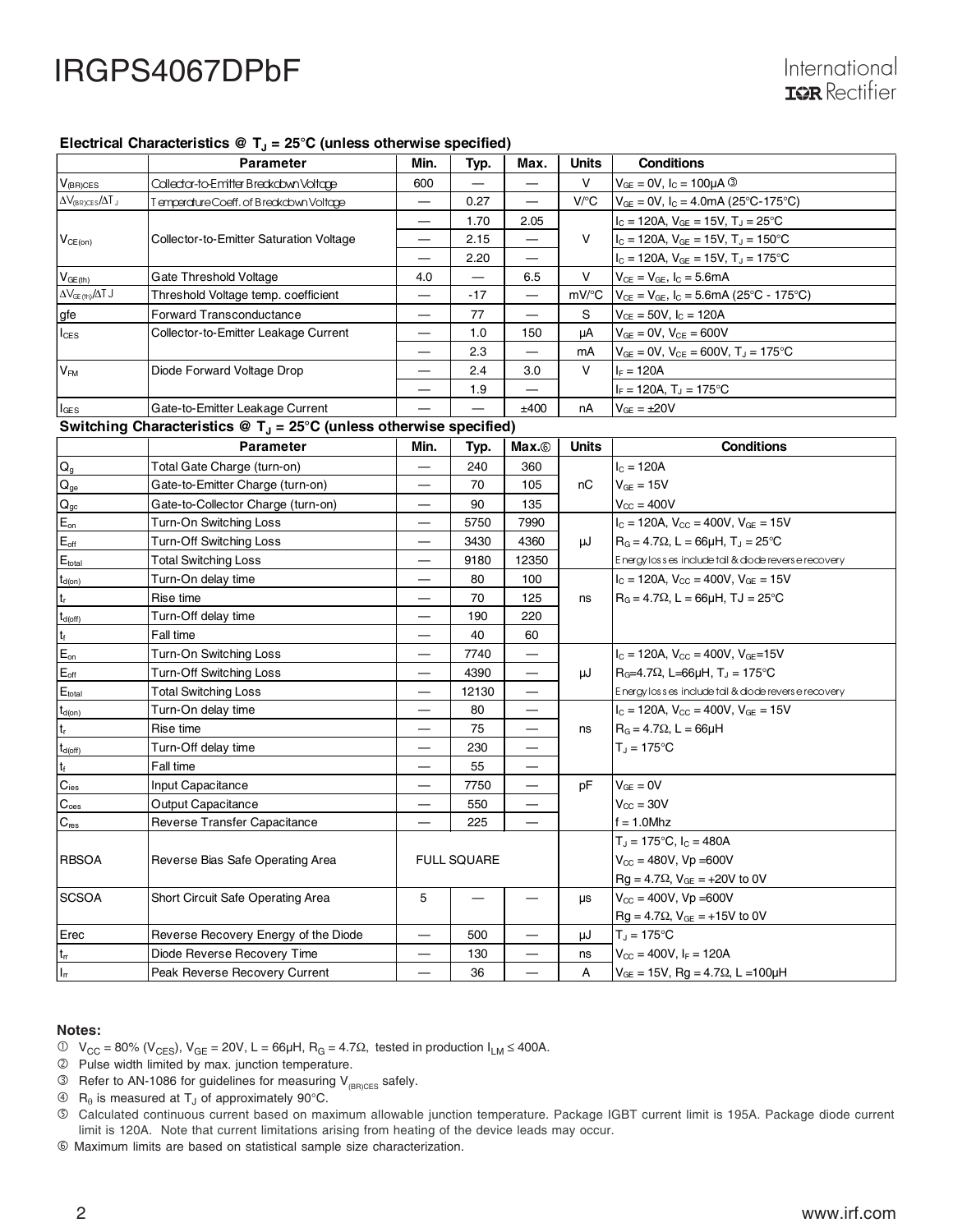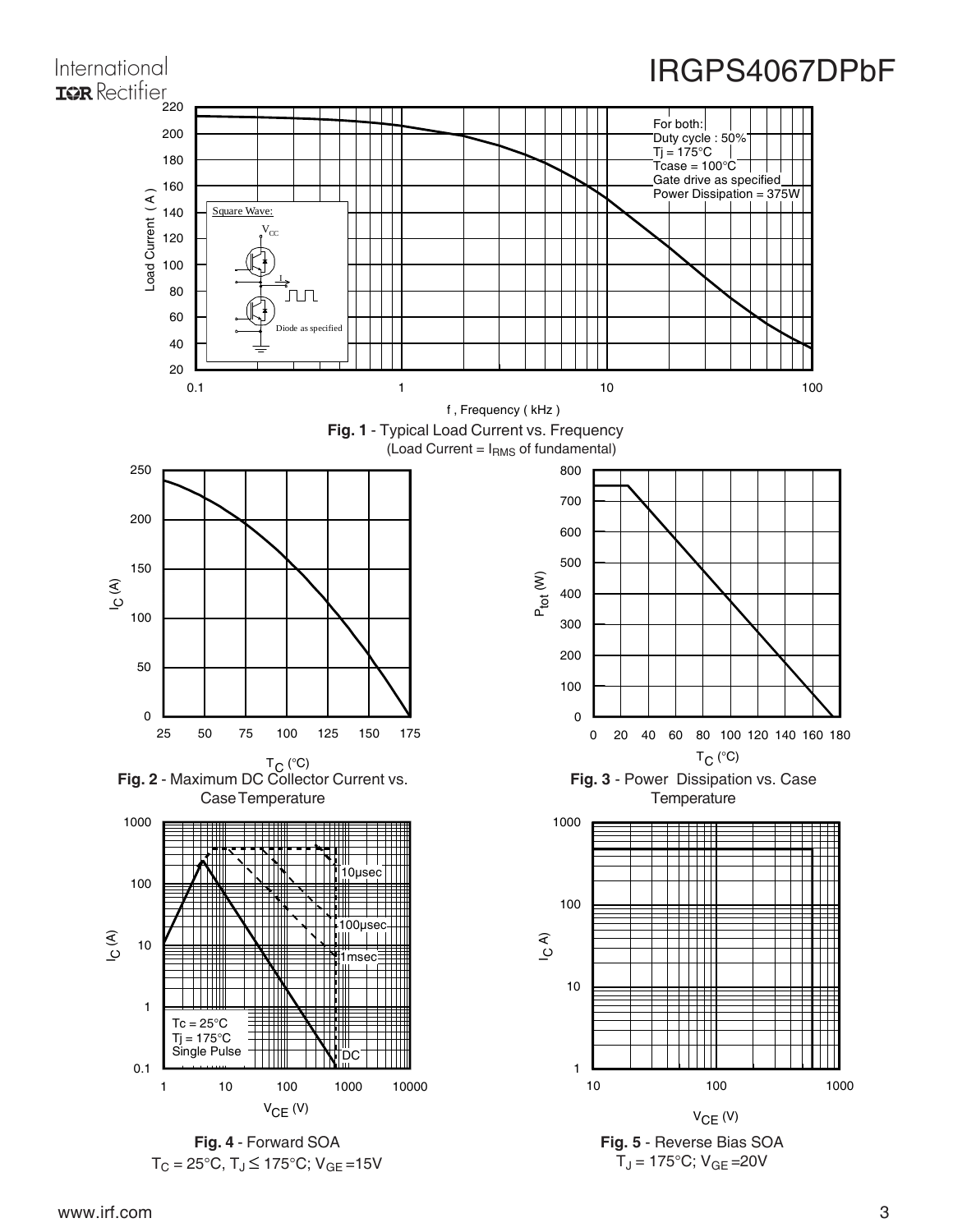## International **IGR** Rectifier















**Fig. 7** - Typ. IGBT Output Characteristics  $T_J = 25$ °C; tp = 80 $\mu$ s



**Fig. 9** - Typ. Diode Forward Characteristics  $tp = 80\mu s$ 



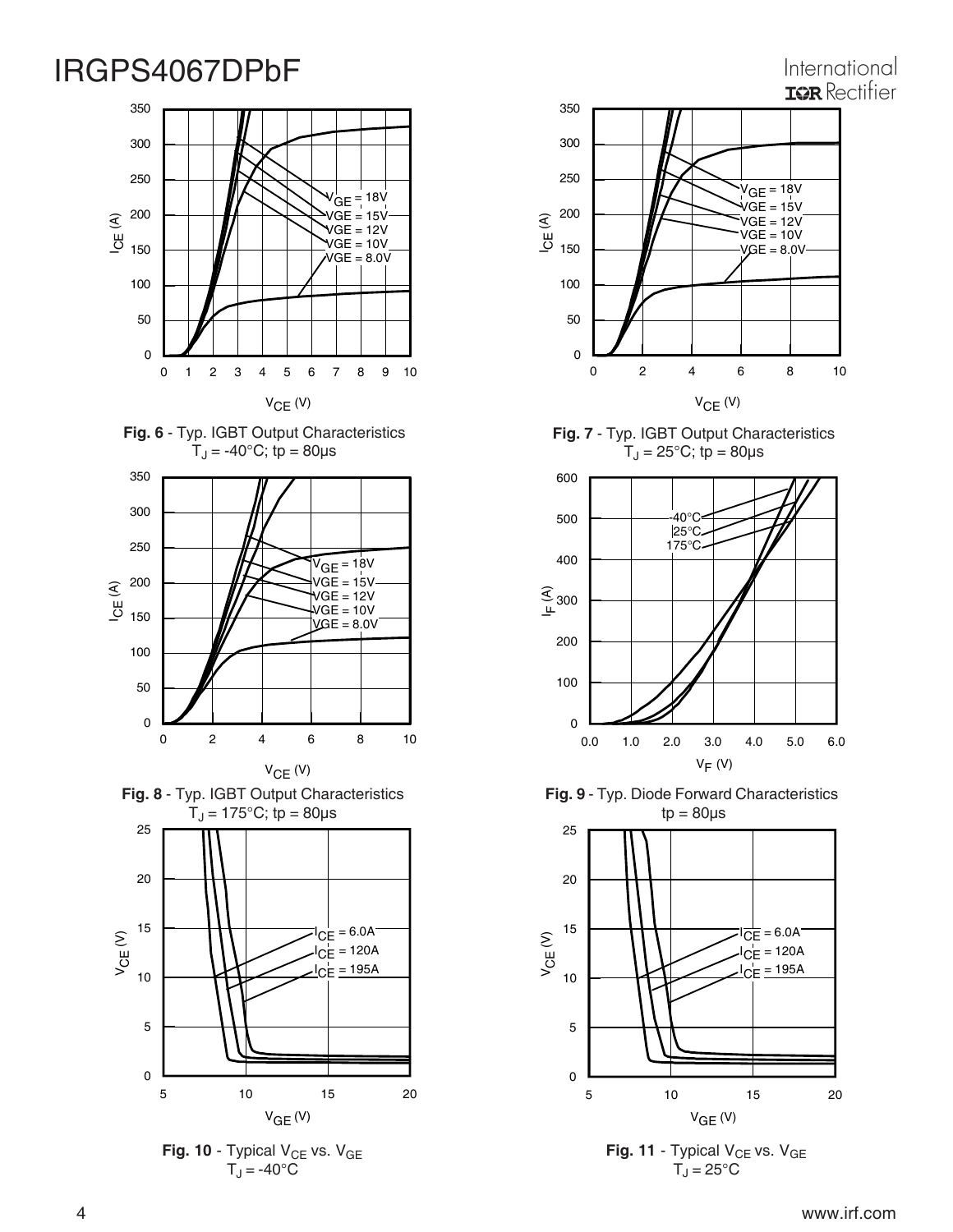







Fig. 16 - Typ. Energy Loss vs. R<sub>G</sub>  $T_J = 175^{\circ}$ C; L = 66µH; V<sub>CE</sub> = 400V, I<sub>CE</sub> = 120A; V<sub>GE</sub> = 15V





**Fig. 15** - Typ. Switching Time vs. I<sub>C</sub>  $T_J = 175^{\circ}$ C; L = 66μH; V<sub>CE</sub> = 400V, R<sub>G</sub> = 4.7Ω; V<sub>GE</sub> = 15V



Fig. 17 - Typ. Switching Time vs. R<sub>G</sub>  $T_J = 175^{\circ}$ C; L = 66µH; V<sub>CE</sub> = 400V, I<sub>CE</sub> = 120A; V<sub>GE</sub> = 15V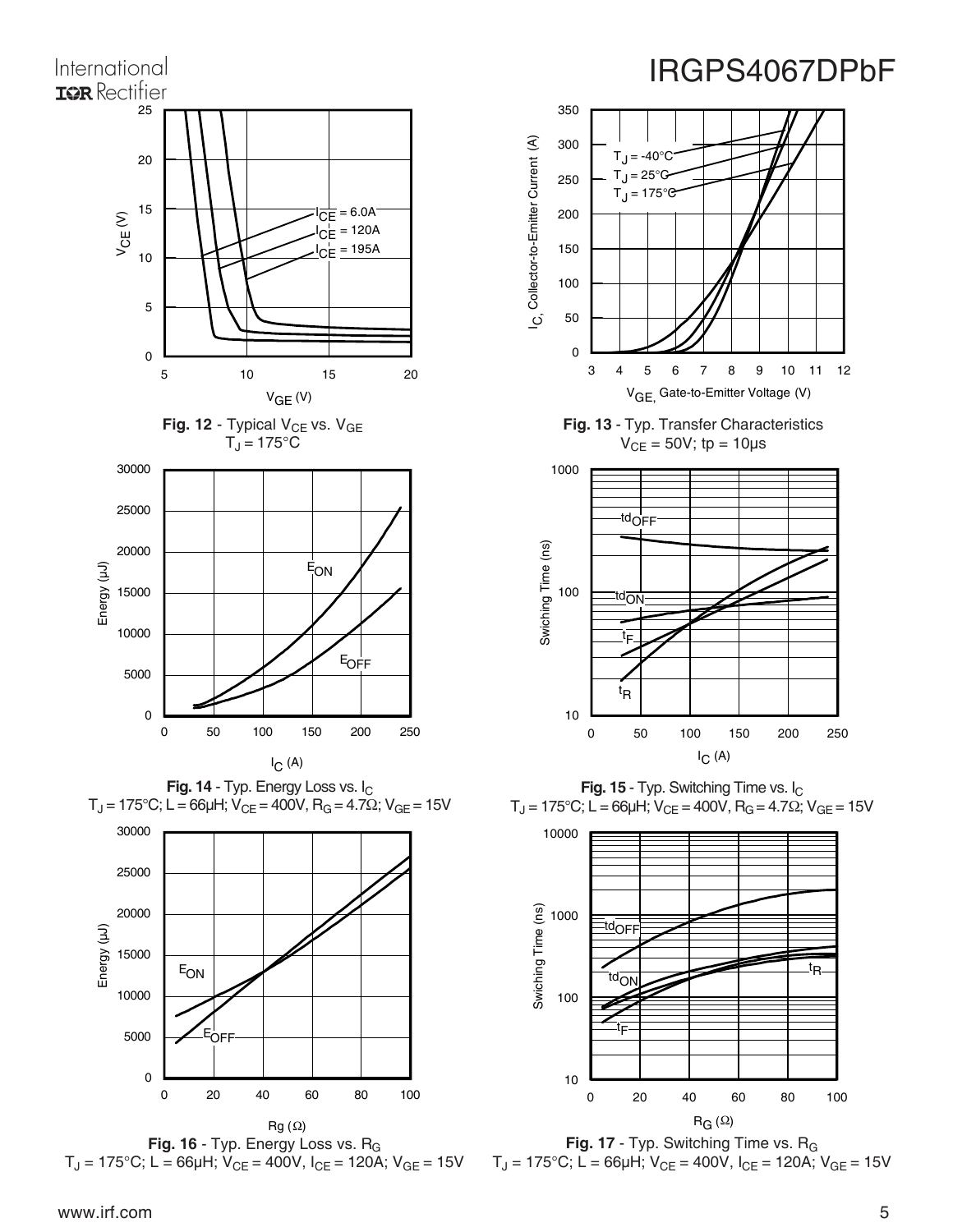## Fig. 18 - Typ. Diode I<sub>RR</sub> vs. I<sub>F</sub>  $T_J = 175$ °C 0 50 100 150 200 250 l<sub>F</sub> (A) 20 25 30 35 40 IR R (A)  $R_{G} = 10\Omega$  $R_G = 4.7\Omega$  $B_G = 20\Omega$  $R_{\text{G}} = 50\Omega$ 350 400 450 500 550 600  $di$ F /dt (A/µs) 20 25 30 35 40 IR R (A)





 $T_J = 175$ °C



200 300 400

**Fig. 23** - V<sub>GE</sub> vs. Short Circuit Time  $V_{CC} = 400V$ ; T<sub>C</sub> = 25°C

2 4 6

> 8 10 12 14 16  $V_{GE}$  (V)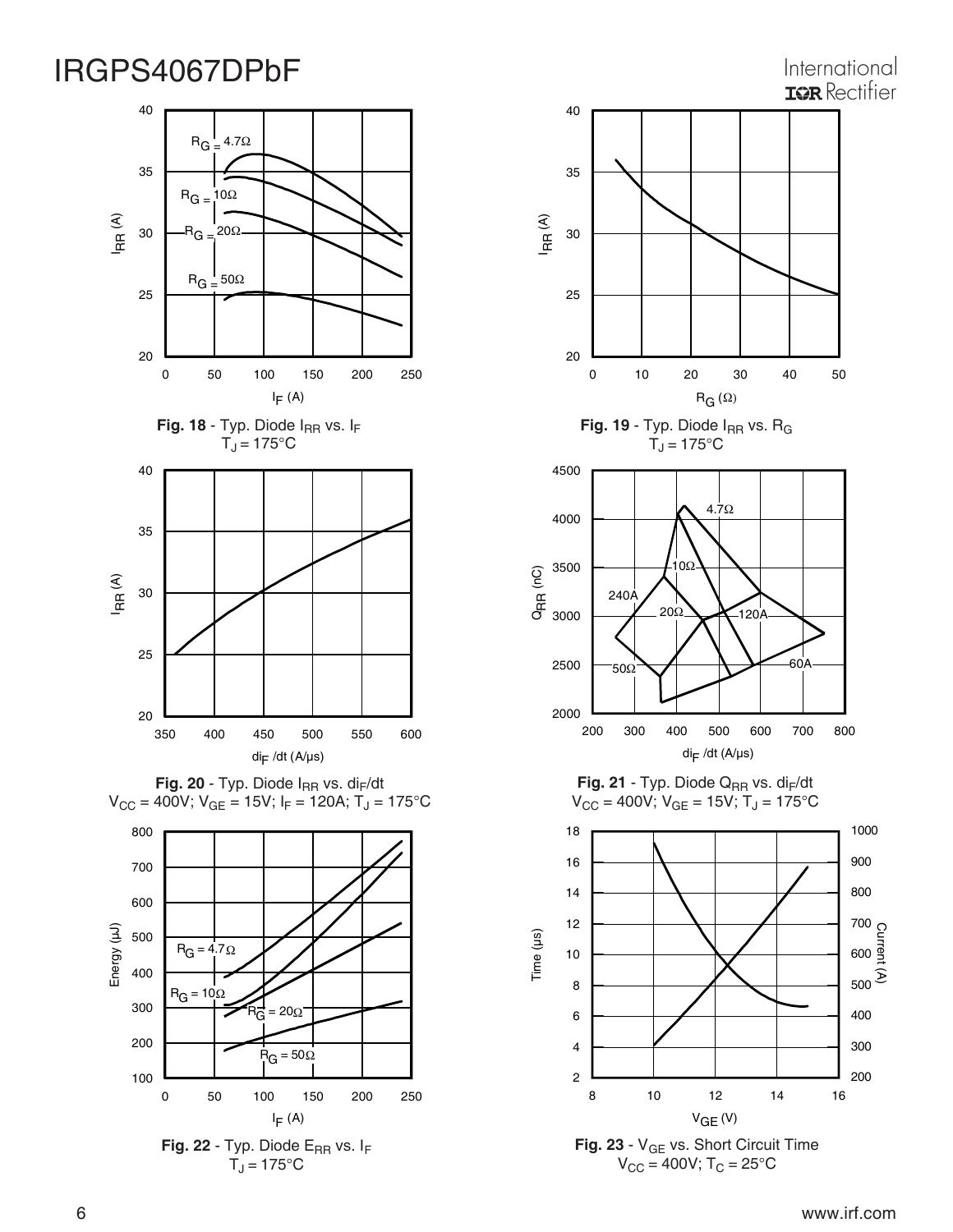

www.irf.com 7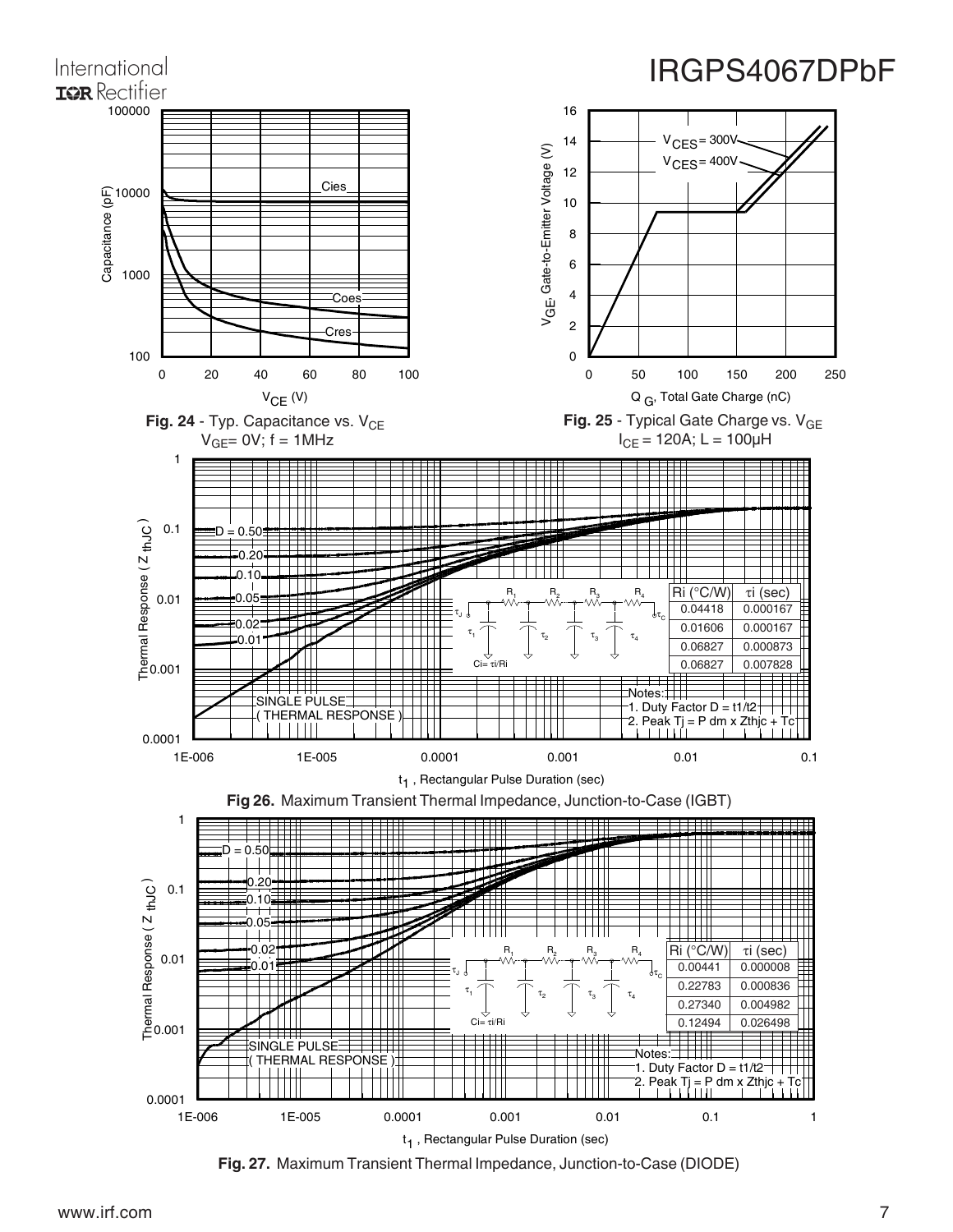International **IQR** Rectifier



**Fig.C.T.1** - Gate Charge Circuit (turn-off) **Fig.C.T.2** - RBSOA Circuit















**SCSOA** 

**Fig.C.T.3** - S.C. SOA Circuit



**Fig.C.T.5** - Resistive Load Circuit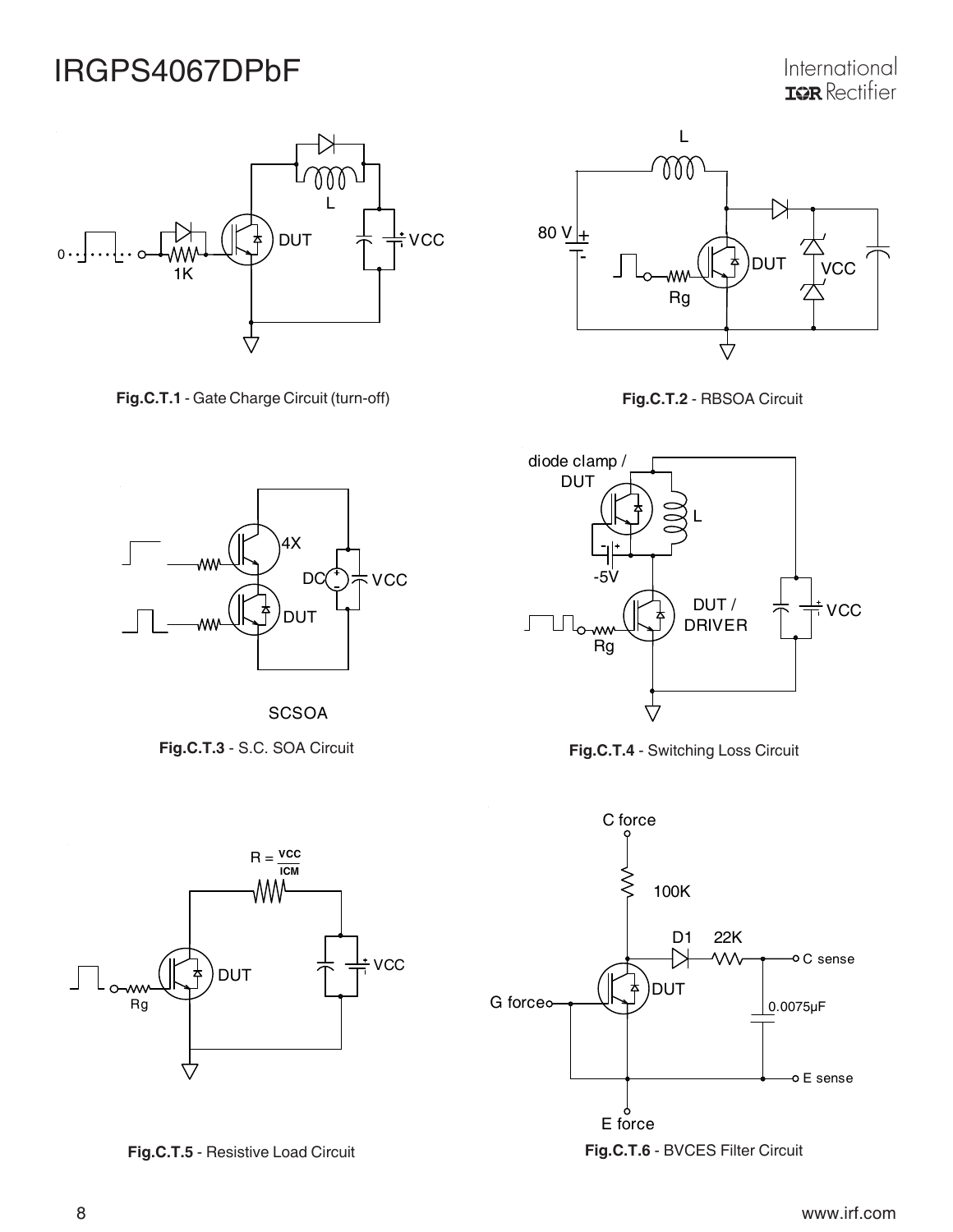